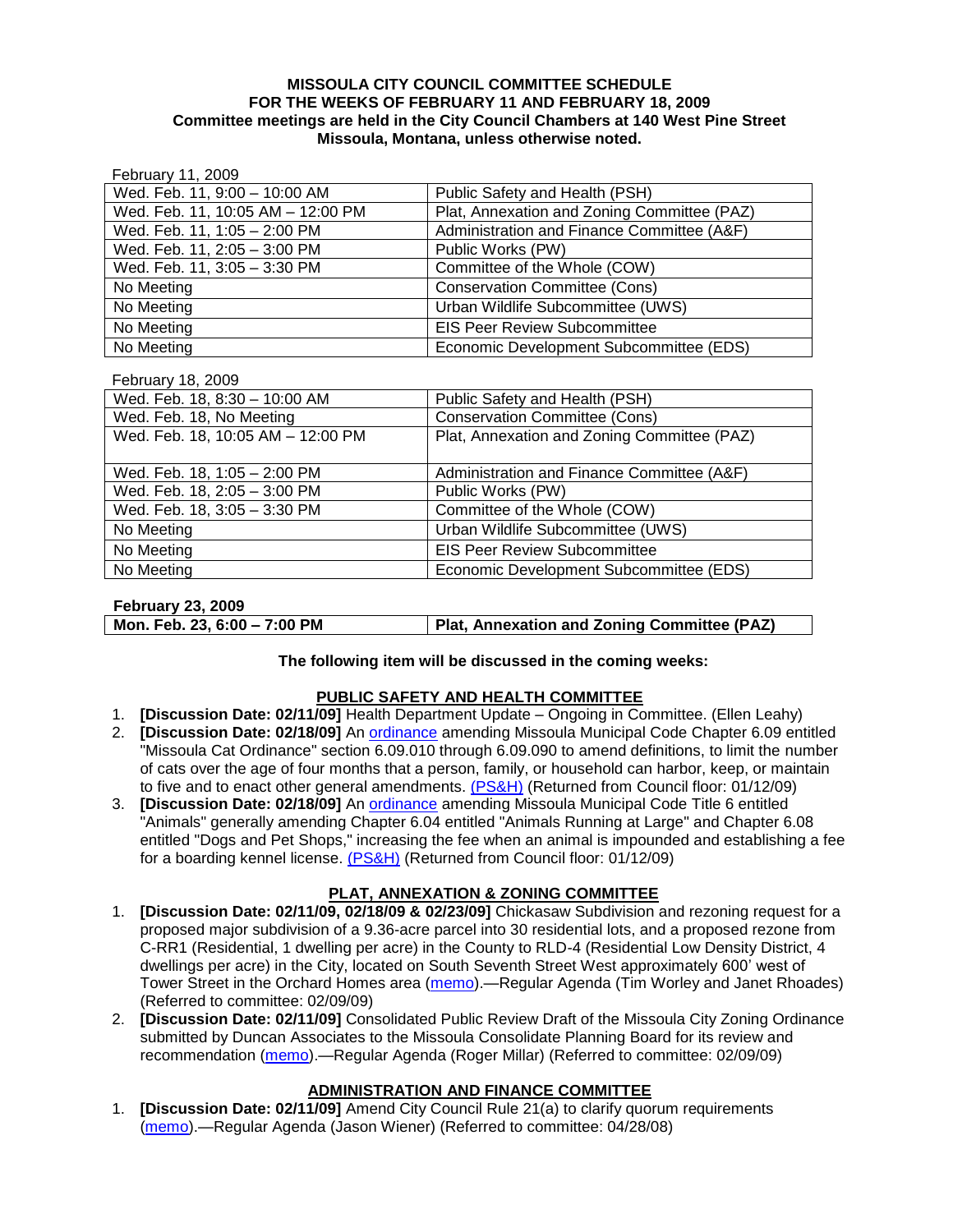2. **[Discussion Date: 02/18/09]** Presentation by Missoula Job Service on employment in Missoula [\(memo\)](ftp://ftp.ci.missoula.mt.us/Packets/Council/2008/2008-11-24/Referrals/Missoula_Job_Service.pdf).—Regular Agenda (Dave Strohmaier) (Referred to committee: 11/24/08)

# **PUBLIC WORKS COMMITTEE**

- 1. **[Discussion Date: 02/11/09]** Approve the purchase of one (1) new Ford Crown Victoria patrol car from Bison Ford of Great Falls, Montana to replace wrecked car [\(memo\)](ftp://ftp.ci.missoula.mt.us/packets/council/2009/2009-02-09/Referrals/WreckedPatrolRplcmntREF.pdf).—Regular Agenda (Jack Stucky)
- 2. **[Discussion Date: 02/11/09]** Authorize speed limits [\(memo\)](ftp://ftp.ci.missoula.mt.us/Packets/Council/2008/2008-12-08/Referrals/ReferralAuthorizeSpeedLimits.pdf) [\(Speed Limits Memo –](ftp://ftp.ci.missoula.mt.us/packets/council/2008/2008-12-15/Referrals/SpeedLimitMemo.pdf) Steve King).— Regular Agenda (Ed Childers) (Referred to committee: 12/08/08)
- 3. **[Discussion Date: 02/18/09]** Discussion item to consider vacating portions of an 1896 petition County road on the westerly side of Miller Creek Road [\(memo\)](ftp://ftp.ci.missoula.mt.us/packets/council/2008/2008-10-06/Referrals/MllrCkROWVacREF.pdf).—Regular Agenda (Monte Sipe) (Referred to committee: 10/06/08)

## **COMMITTEE OF THE WHOLE**

- 1. **[Discussion Date: 02/11/09 & 02/18/09]** Legislative update [\(memo\)](ftp://ftp.ci.missoula.mt.us/Packets/Council/2008/2008-12-22/Referrals/LegislativeUpdate.pdf) [\(Legislative 2009\)](https://missoulagov.sharepointsite.net/Public/Public.aspx)[\(Legislative](ftp://ftp.ci.missoula.mt.us/Packets/Council/2009/2009-02-09/COWFeb18.pdf)  [Items 02/18/09\)](ftp://ftp.ci.missoula.mt.us/Packets/Council/2009/2009-02-09/COWFeb18.pdf).—Regular Agenda (Marty Rehbein) (Referred to committee: 12/22/08)
- 2. **[Discussion Date: 02/11/09 & 02/18/09]** Discuss schedule for the fiscal year 2010 budget process [\(memo\)](ftp://ftp.ci.missoula.mt.us/Packets/Council/2009/2009-02-09/Referrals/FY10BudgetProcess.pdf).—Regular Agenda (Brentt Ramharter)

### 

**The following items have been referred to City Council committees, but the committees will not discuss them in the coming week:**

## **PUBLIC SAFETY AND HEALTH COMMITTEE**

- 1. Police Department Update Ongoing in Committee. (Mark Muir)
- 2. Fire Department Update Ongoing in Committee (Tom Steenberg)
- 3. Bike-Ped Board report.—Regular Agenda (Ongoing in Committee)
- 4. An [ordinance](ftp://ftp.ci.missoula.mt.us/Packets/Council/2007/2007-02-05/07-01-31 Helmet and bikes psh.htm) amending Chapter 10.42 of the Missoula Municipal Code entitled "Bicycles" that would require minors to wear headgear while bicycling on streets, roadways, sidewalks, alleys and trails; and holding responsible the parent or guardian of a minor found to be in violation of this ordinance. [\(Alternative Ordinance\)](ftp://ftp.ci.missoula.mt.us/Packets/Council/2007/2007-02-26/07-02-19_Alternative_Helmet_and_bikes.htm) [\(PS&H\)](ftp://ftp.ci.missoula.mt.us/Packets/Council/2007/2007-02-05/070131psh.pdf) (Returned from Council floor: 2/26/07)
- 5. Update on the Police facility project. [\(memo\)](ftp://ftp.ci.missoula.mt.us/Packets/Council/2008/2008-05-12/Referrals/Buildingpresentationreferral.htm) Regular Agenda (Mark Muir)(Referred to committee: 05/12/08)
- 6. Review implementation of the Missoula Outdoor Lighting Ordinance [\(memo\)](ftp://ftp.ci.missoula.mt.us/Packets/Council/2008/2008-11-24/Referrals/Outdoor_Lighting_Ordinance_Review.pdf).—Regular Agenda (Dave Strohmaier) (Referred to committee: 11/24/08)
- 7. Ordinance repealing Chapter 5.44 entitled "Ambulances" and creating a new Chapter 5.45 entitled, "Ambulance Services." [\(memo\)](ftp://ftp.ci.missoula.mt.us/Packets/Council/2008/2008-05-12/Referrals/080508AmbulanceOrdinanceReferral.htm) [\(Update Memo 12/15/08\)](ftp://ftp.ci.missoula.mt.us/Packets/Council/2008/2008-12-15/081212AmbulanceOrdinanceReferralUpdated.pdf)[\(Performance Contract 01/07/09\)](ftp://ftp.ci.missoula.mt.us/Packets/Council/2009/2009-01-12/MESIPerformanceContract090107.pdf) – Regular Agenda (Jason Diehl)(Referred to committee: 05/12/08)
- 8. Resolution declaring certain city-owned conservation lands and park spaces as "Designated Voice Restraint Areas" for dogs and authorize the parks department to intermittently post lands as "Dogs Not Allowed Areas" for human safety or resource/wildlife protection [\(memo\)](ftp://ftp.ci.missoula.mt.us/Packets/Council/2008/2008-11-24/Referrals/VoiceRestraintReferral.pdf).—Regular Agenda (Donna Gaukler) (Referred to committee: 11/24/08)

## **CONSERVATION COMMITTEE**

- 1. Greenhouse Gas Subcommittee update.—Ongoing in committee (Marilyn Marler)
- 2. Discuss the ownership, licensing and permitting for Brennan's Wave [\(memo\)](ftp://ftp.ci.missoula.mt.us/Packets/Council/2008/2008-09-08/Referrals/ReferralBrennansWaveLicensing.pdf)—Regular Agenda (Donna Gaukler) (Referred to committee: 09/08/08)
- 3. Goal setting with Greenhouse Gas and Energy Conservation Team [\(memo\)](ftp://ftp.ci.missoula.mt.us/Packets/Council/2008/2008-09-08/Referrals/GGECTdialog.pdf)—Regular Agenda (Pam Walzer) (Referred to committee: 09/08/08)
- 4. Discussion of parks objectives [\(memo\)](ftp://ftp.ci.missoula.mt.us/Packets/Council/2009/2009-01-26/Referrals/parks_projects_referral.pdf).—Regular Agenda (Jason Wiener) (Referred to committee: 01/26/09)
- 5. Approve construction contracts for Phase 1 of White Pine Park Construction [\(memo\)](ftp://ftp.ci.missoula.mt.us/Packets/Council/2009/2009-02-09/Referrals/ReferralWhitePinePark/(2/).pdf).—Regular Agenda (Donna Gaukler) (Referred to committee: 02/09/09)

## **PLAT, ANNEXATION & ZONING COMMITTEE**

- 1. Annexation. (see separate list at City Clerk's Office for pending annexations) (Ongoing in Committee)
- 2. Update the Rattlesnake Valley Comprehensive Plan Amendment [\(memo\)](ftp://ftp.ci.missoula.mt.us/Packets/Council/2007/2007-04-02/Referrals/Rattlesnake_Plan_Update_referral.pdf).—Regular Agenda (Dave Strohmaier) (Referred to committee: 04/02/07)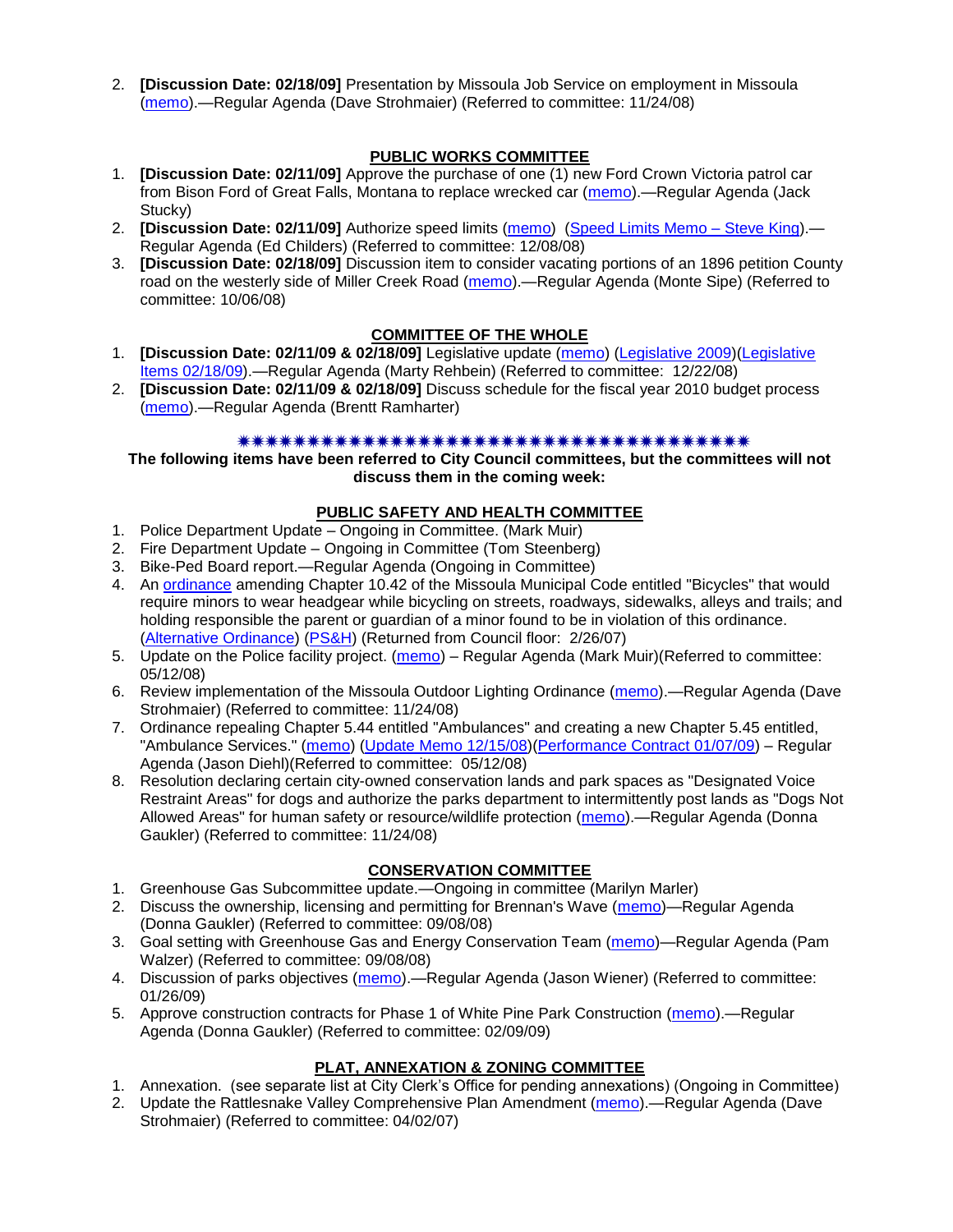- 3. Adopt permanent zoning for certain unzoned parcels in the upper west Rattlesnake Valley. [\(memo\)](ftp://ftp.ci.missoula.mt.us/Packets/Council/2007/2007-03-26/Referrals/P-1_zoning_ref.htm) (Returned from Council floor: 8/06/07)
- 4. Discuss council's interest in pursuing a negotiated settlement over disputed trail conditions for Clark Fork Terrace No. 2 Subdivision [\(memo\)](ftp://ftp.ci.missoula.mt.us/Packets/Council/2008/2008-02-25/Referrals/Clark_Fork_Terrace_2.pdf).—Regular Agenda (Mayor Engen/Jim Nugent) (Referred to committee: 02/25/08)
- 5. Request to rezone the property legally described as Lot 3 of Scott Street Lots Subdivision, located in Section 16, T13N, R19W, P.M.M. form D (Industrial) to I-1 (Light Industrial), based on the finding of fact and conclusions of law. (PAZ [05/21/08\)](ftp://ftp.ci.missoula.mt.us/Packets/Council/2008/2008-06-02/080521paz.pdf) (Returned from Council floor: 6/2/08)
- 6. An [ordinance](ftp://ftp.ci.missoula.mt.us/Packets/Council/2008/2008-05-19/Public_Hearings/LincolnSchoolInterimP-2ord.pdf) to rezone property located at Rattlesnake Valley Lincoln School Cultural Center from R-8 (Residential) to P-2 (Public Lands and Institutions) as an interim urgency measure, pursuant to section 76-2-306, MCA. The property is legally described as Lots 1, 2, and 13 of the School House Addition (within the Park Addition), Section 14, T13N, R19W, P.M.M. If approved, the interim zoning will be in effect for a period of 6 months. [\(memo\)](ftp://ftp.ci.missoula.mt.us/Packets/Council/2008/2008-05-19/Public_Hearings/LincolnSchoolInterimPermZonMemo.pdf) [\(updated memo 05/16/08\)](ftp://ftp.ci.missoula.mt.us/Packets/Council/2008/2008-05-19/Public_Hearings/LincolnSchoolInterimPermZonMemo.pdf)[\(PAZ\)](ftp://ftp.ci.missoula.mt.us/Packets/Council/2008/2008-05-12/080507paz.htm) (Returned from Council floor: 5/19/08)
- 7. Discussion of OPG's proposed [task list](ftp://ftp.ci.missoula.mt.us/Packets/Council/2008/2008-07-07/UITaskList.pdf) [\(Urban Initiatives work plan\)](ftp://ftp.ci.missoula.mt.us/Packets/Council/2006/2006-06-12/Referrals/Urban_Init.htm).—Regular Agenda (Mike Barton) (Referred to committee: 06/12/06)
- 8. Orchard Homes discussion and work session to set a foundation for considering annexation, rezoning, and subdivision proposals within the context of City land use and infrastructure policy. [\(memo\)](ftp://ftp.ci.missoula.mt.us/Packets/Council/2008/2008-07-14/Referrals/OrchardHomesDiscMemo.pdf)— Regular Agenda (Roger Millar) (Referred to committee: 07/14/08)
- 9. Correct the conflict in the height calculation regulations, between written language (a building envelope shall be established by showing the maximum vertical height allowed by zoning from finished grade) and the drawing on [page 151 o](ftp://www.co.missoula.mt.us/opg2/Documents/CurrentRegulations/CityZoningTitle19/CH19.67Hillside.pdf)f the [Zoning Ordinance.](ftp://www.co.missoula.mt.us/opg2/Documents/CurrentRegulations/CityZoningTitle19/CityOrdinanceLP.htm)--Regular Agenda (Ed Childers) (Referred to committee: 3/27/06)
- 10. Ongoing discussion of City planning issues with members of the Planning Board.--Regular Agenda (Bob Jaffe) (Referred to committee: 3/20/06)
- 11. Discussion on assuring the currency of growth policy amendments [\(memo\)](ftp://ftp.ci.missoula.mt.us/Packets/Council/2008/2008-09-08/Referrals/Plan_updates.pdf)—Regular Agenda (Dave Strohmaier) (Referred to committee: 09/08/08)
- 12. Consider an interim emergency ordinance for proposed amendments to the City Zoning Ordinance, Chapter 19.90 Signs [\(memo\)](ftp://ftp.ci.missoula.mt.us/Packets/Council/2008/2008-12-15/Referrals/ElectronicSignOrdinanceMemo.pdf).—Regular Agenda (Tom Zavitz) (Referred to committee: 12/15/08)
- 13. An [ordinance](ftp://ftp.ci.missoula.mt.us/Packets/Council/2008/2008-09-22/Referrals/OrdinanceChap19-75.pdf) establishing Chapter 19.75 Missoula Municipal Code entitled "Parkland Dedication" to require parkland dedication for residential housing development. [\(PAZ\)](ftp://ftp.ci.missoula.mt.us/Packets/Council/2008/2008-10-06/080924paz.pdf) (Returned from Council floor: 11/03/08)
- 14. A [resolution](ftp://ftp.ci.missoula.mt.us/Packets/Council/2008/2008-10-06/parkres.pdf) amending Subdivision Regulations Article 3-8 to require parkland dedication for 4-5 lot minor subdivisions and change the way parkland dedication is calculated for multi-family lots. [\(PAZ\)](ftp://ftp.ci.missoula.mt.us/Packets/Council/2008/2008-10-06/080924paz.pdf) [\(MBIA proposal\)](ftp://ftp.ci.missoula.mt.us/Packets/Council/2009/2009-01-12/Referrals/MBIA_Parkland_Proposal.pdf) (Returned from Council floor: 11/03/08)
- 15. Consider adopting a [resolution](ftp://ftp.ci.missoula.mt.us/Packets/Council/2008/2008-12-08/RESOLUTION-DevelopmentAgreements.pdf) establishing a policy for expansion of the use and purpose of Annexation Development Agreements and conditions [\(memo\)](ftp://ftp.ci.missoula.mt.us/Packets/Council/2008/2008-11-24/Referrals/REFERRAL-DevelopmentAgreements.pdf).—Regular Agenda (Carla Krause) (Referred to committee: 11/24/08)
- 16. Amend Resolution 6570 Sewer Service Committee [\(memo\)](ftp://ftp.ci.missoula.mt.us/Packets/Council/2008/2008-12-08/Referrals/SewerServiceCommittee.pdf).—Regular Agenda (Bob Jaffe) (Referred to committee: 12/08/08)

## **ADMINISTRATION AND FINANCE COMMITTEE**

- 1. Approve claims. (Ongoing) (Consent Agenda)
- 2. Approve journal vouchers. (Ongoing) (Consent Agenda)
- 3. Approve budget transfers. (Ongoing) (Consent Agenda)
- 4. Update from the Missoula Performing Arts Center [\(memo\)](ftp://ftp.ci.missoula.mt.us/Packets/Council/2008/2008-04-07/Referrals/Performing_Arts_Center.pdf).—Regular Agenda (Dave Strohmaier) (Referred to committee: 04/07/08)
- 5. [Resolution](ftp://ftp.ci.missoula.mt.us/Packets/Council/2008/2008-09-22/referrals/Sewerrateresolution.pdf) revising the City's sewer use fee structure and increasing sanitary sewer rates by 5% per year for four years to support infrastructure improvements required to operate the city's sanitary sewer system. [\(A&F\)](ftp://ftp.ci.missoula.mt.us/Packets/Council/2008/2008-10-06/081001af.pdf) [\(Slideshow presentation as a webpage\)](ftp://ftp.ci.missoula.mt.us/Packets/Council/2008/2008-11-03/2008-11-03SewerUserRateIncrease_files/frame.htm) (Returned from Council floor: 11/03/08)
- 6. An ordinance amending the municipal code as it relates to bike licensing.  $(A&F)$  (Returned from council floor: 12/15/08)

# **PUBLIC WORKS COMMITTEE**

- 1. Consider the sizes of grease interceptors for the restaurant industry [\(memo\)](ftp://ftp.ci.missoula.mt.us/Packets/Council/2008/2008-04-21/Referrals/Industrial_waste_restaurants.pdf).—Regular Agenda (Stacy Rye and Bob Jaffe) (Referred to committee: 04/21/08)
- 2. Consider restructuring the city's Sewer Loan Program along the lines of the recently approved change to the Sidewalk & Curb Loan Fund.—Regular Agenda (Ed Childers) (Referred to committee: 06/26/06)